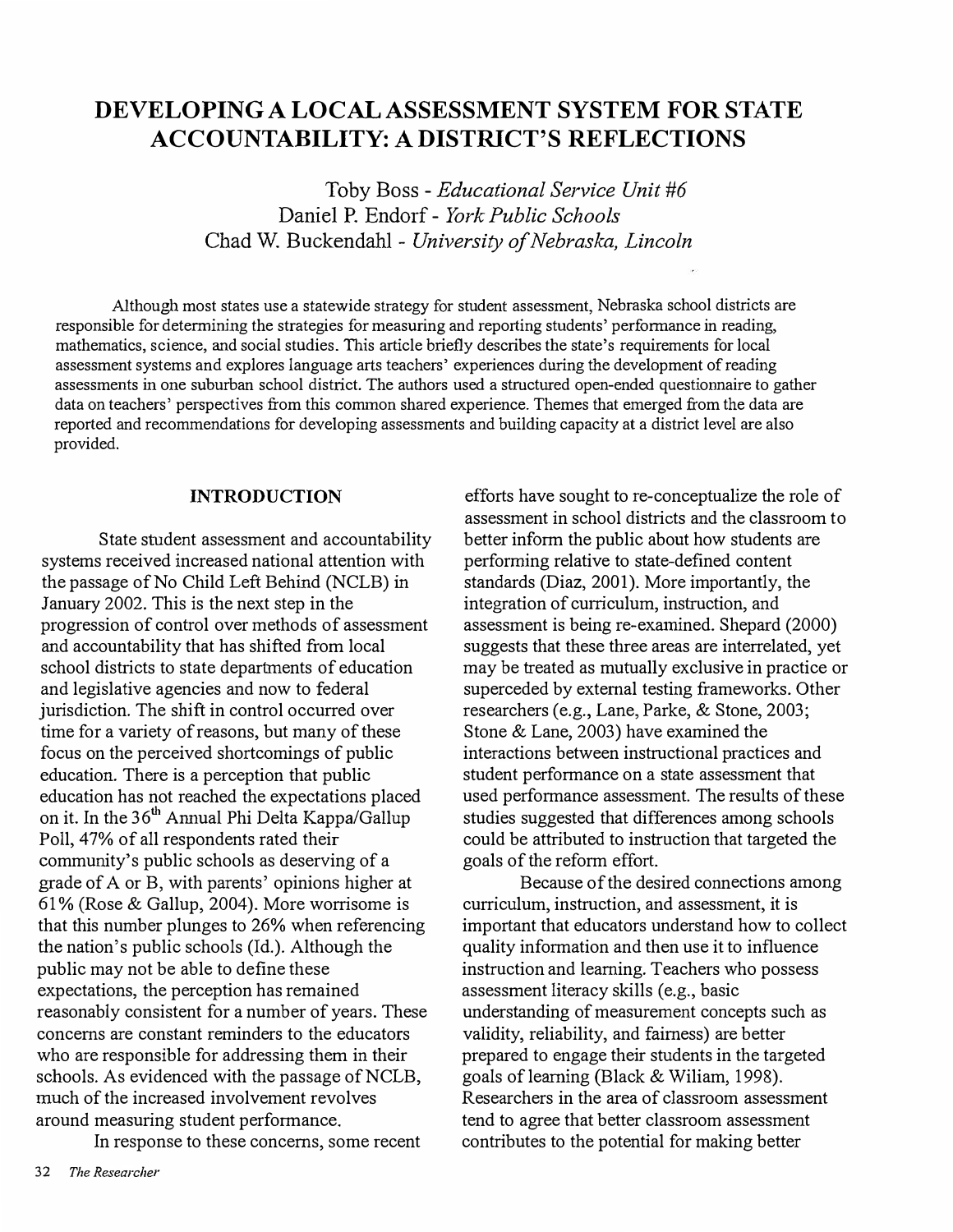curricular and instructional decisions (Black, Harrison, Lee, Marshall, & Wiliam, 2004). However, because teachers spend a reasonable amount of time selecting or developing classroom assessments, they need to have the necessary assessment literacy skills to effectively use assessment as a tool in the learning process (Stiggins, 2004). Thus far, preparing teachers and administrators for their assessment roles in classrooms or schools has been limited in their pre-service education (Stiggins, 1999; Trevisan, 1999). However, even if teachers and administrators had this training, most states have already assumed primary responsibility for the student assessment and accountability systems.

Although it may be possible to inform local curriculum and instruction using assessments designed for state accountability, most state assessments are not currently designed with this goal. Locally developed assessments that are designed to inform instruction and report on student performance serve this goal, but may not coincide with the goals of the state accountability model. The competing purposes of most state and local systems create tensions that place school districts in situations where difficult choices must be made. This tension leads to the creation of parallel curriculum, instruction, and assessment systems, each designed with their own purpose.

Popham (1994, 1999) and Stiggins (2001) have suggested that classroom assessment has an opportunity to inform instruction and facilitate learning given the proper conditions. Questions remain, though, about the utility of this information in conjunction with state assessment and accountability requirements. Nebraska's state assessment system allows local school districts to select and/or design assessments that measure students' performance on state content standards in reading, mathematics, science, and social studies (Roschewski, 2001; Roschewski, 2004). Part of a local district's system may include classroom assessment information.

Because each district may create a unique assessment system, part of the state's accountability system incorporates an external review of the technical quality of the district's

assessment system (Buckendahl, Plake, & Impara 2004). The review elements include 1) assessments are in alignment with content standards, 2) assessments are in alignment with curriculum, 3) assessments are free from bias or sensitive language, 4) assessments are written at an appropriate level, 5) reliability evidence supports the desired inferences, and 6) cut scores are set at appropriate levels. These technical criteria are based on the Standards for Educational and Psychological Testing (American Educational Research Association, American Psychological Association, & National Council on Measurement in Education, 1999) and described as relative to a local assessment system in Plake, Impara, and Buckendahl (2004). A proposed accountability system that incorporates this technical review element was also described and evaluated by Buckendahl, Impara, and Plake (2002).

After the district's assessment systems are employed during the academic year, information about the technical quality of their assessments and their student performance are reported to the state's department of education. This information is used to produce a state report card highlighting the performance of school districts on the state's content standards with respect to the assessment system's technical quality and their students' performance on those assessments. It is with this state assessment model in mind that we took a reflective, in-depth look at one district's efforts to develop and implement a district assessment system in the first year of the state's program. Because this system potentially placed greater responsibility on classroom teachers, we wanted to explore the attitudes and perceptions of one district's teachers as they participated in a common, shared experience. The results of this study rely on a phenomenological methodology whereby a group of individuals experienced a common event (Creswell, 1998).

The purpose of this study was to explore language arts teachers' experiences during the development of reading assessments to measure student performance on state content standards in one suburban school district. Because the district will develop and revise assessments in three other con-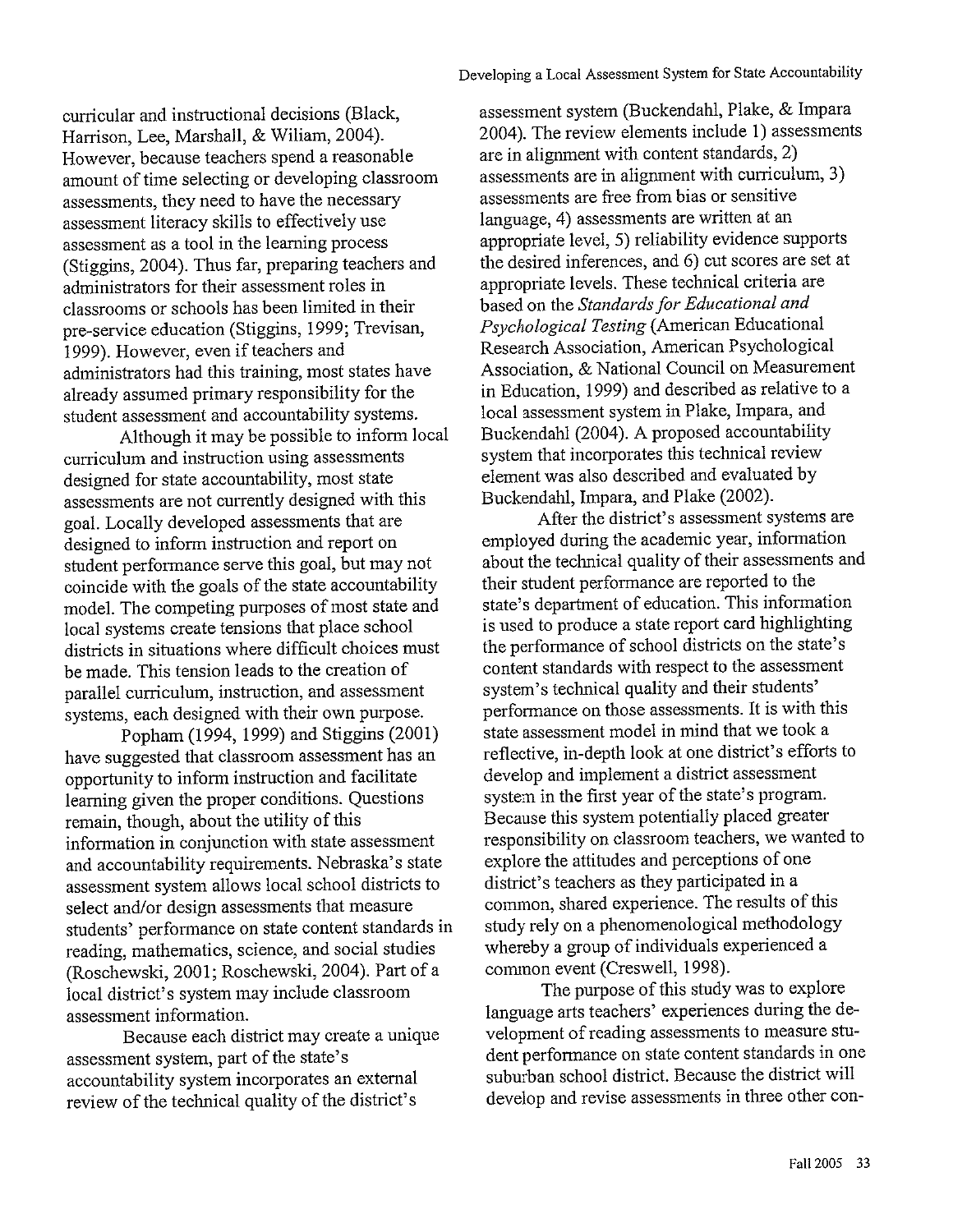tent areas: mathematics, science, and social studies, these teachers' reflections and suggestions may inform these subsequent development teams. The goal of this study was not to generalize findings to all educators, but to discover the lessons educators in this district learned during their assessment development activities.

### **SETTING**

We conducted this study in a suburban school district in Nebraska using the district's Reading Criterion Reference Assessment (CRA) team as our participants. The district consists of five towns with populations ranging from under 300 to over 1,000. The district has two elementary schools (K-5), one middle school (6-8) and one high school (9-12) with a total enrollment of approximately 1,700 students, instructed by 126 educators. The average age of these educators was 40.1 years with 14.3 average years of experience in education.

The district created the Reading Criterion Referenced Assessment (CRA) Team in the spring of 2000 to develop assessments to measure the state content standards in reading, writing, speaking and listening. Twenty-six eligible teachers in the district comprised the team representing grades K-12. These teachers' experience ranged from 1 to 37 years, with a mean of 18 years. This suggests that the teachers on the CRA Team had more experience than the average teacher in the district. Language arts teachers from each grade level and building (K-5) and all language arts teachers in grades 6-12 were selected for the development team.

It is important to note that Nebraska does not have an assessment literacy element of teacher certification requirements. Thus, most teachers in this district did not receive assessment literacy training in their pre-service programs, so systematic assessment development presented a new challenge. The lack of assessment training among teachers and administrators nationwide contributes to the challenge because there are few models from which to draw. To facilitate professional development for their teachers in assessment literacy, the district relied on regional Educational Service Unit (ESU) professional development staff to provide guidance

during the development process. These ESUs provide a range of services; however, within the scope of this study, we focused on the staff development services related to assessment literacy.

### **METHOD**

Members of the Reading Criterion Referenced Assessment (CRA) Team met in June of 2001 to review curriculum and analyze student performance data. As part of this meeting, the researchers administered a structured questionnaire consisting of 10 items. Most of the questions were open-ended and focused on teachers' perceptions about the assessment literacy activities they engaged in while they were developing a local assessment system. The theoretical framework for the questionnaire was based on Shepard's (2000) description of learning systems that functionally integrate curriculum, instruction, and assessment. The full questionnaire is provided in the Appendix.

Teachers responded anonymously to the questionnaire, writing their responses on the form provided. Although there was no time limit, most teachers completed their questionnaires within an hour. Responses were transcribed by an administrative assistant external to the study to protect the confidentiality of the respondents. Once this transcribed materials were available, the researchers independently coded the teachers' comments into conceptual categories (Miles & Huberman, 1994). After the researchers did this process independently, they met to share their coding schema and came to consensus on the major themes that emerged from the data. Because the questionnaire was constructed to elicit responses to some conceptual themes that were anticipated from literature, there was little disagreement among the researchers about the major themes that were observed in the teachers' responses.

We recognize that with any qualitative study, caution is warranted in interpreting these results and we want to discourage readers from attempting to generalize beyond the parameters of this case. This study focused on teachers in one school district. A variety of factors could influence the perceptions of these teachers that could be better controlled with a larger representative sample in a quantitative study. The district in this study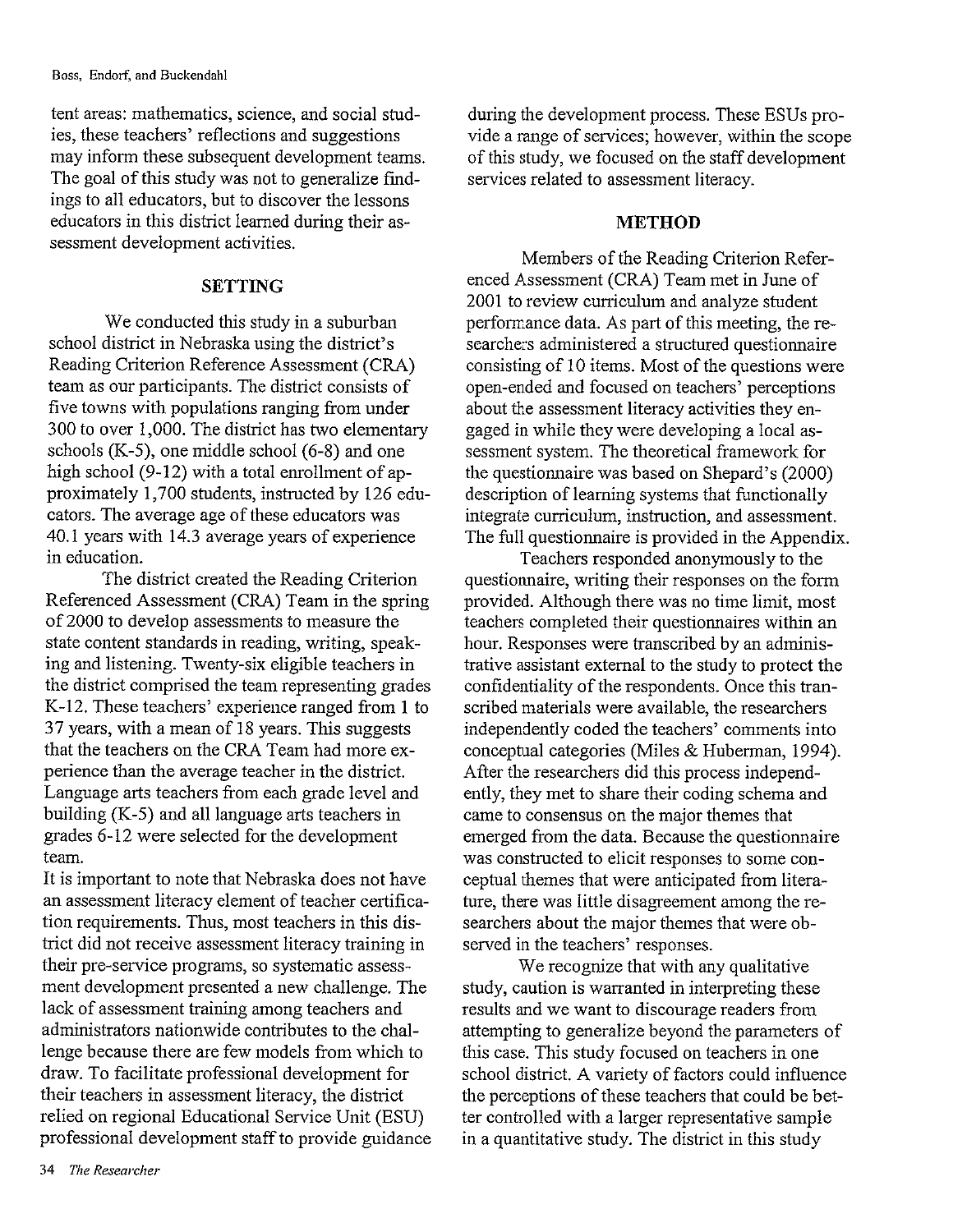may not sufficiently represent the broader population of language arts teachers, thus it would be inappropriate to attempt to generalize their perceptions.

One of the study's limitations was the timing. This study was limited to teachers' reflections after the first year of the assessment development process. The development and use of systematic criterion referenced assessments to measure student achievement for state reporting purposes was a new concept for all districts. An additional limitation was that one of the researchers is also the district's Curriculum Director. Although the study's design took additional measures to ensure that teachers' responses were kept confidential, some of the responses may be tempered by the fact that the research was conducted by one of the individuals responsible for the assessment development process.

### **RESULTS**

All members (n=26) of the Reading CRA Team responded to the questionnaire during the meeting. All three researchers agreed on the four major themes that emerged from the data. These themes included: 1) evaluation process concerns, 2) resources, 3) instructional time challenges, and 4) professional growth. Each of these themes will be discussed separately.

### **Evaluation Process Concerns**

The most apparent concern of teachers was their suspicion about how the political process would impact the accountability movement. As mentioned above, as part of the Nebraska state assessment and accountability system, districts receive a holistic rating on the technical quality of their district assessment system. The most common premise revolved around how the state department of education and the state legislature would use the data to potentially harm their perceptions of education. One participant indicated that reporting their district results to the state made him or her, "Nervous that the 'higher-ups' are using us as a political pawn." Another respondent reinforced this belief by writing that the governing bodies of the state were using this process as, "Finger-pointing. Political grandstanding." The

respondent continued with, "Assessments aren't here because teachers or parents or students asked for them. This is driven by politics which seeks to place blame on real and mostly imagined problems." There was also alarm that state politics were infringing upon the traditional role of local school districts in the state. "I sense an attitude of mistrust between local districts and 'the state' regarding the quality of teaching," was one respondent's opinion.

Teachers were also emphatic in their disdain for comparing school districts to one another. Respondents reinforced their concern that rampant comparisons of school districts would occur because of the assessment results. Participants did not make special mention of media, parents or students comparing scores; their concern rested at the state level. One respondent perceived a possible adversarial outcome in comparing one district against another district by stating, "I'm concerned that this information may be used to 'guide' school districts, teachers, etc. against each other - and if that happens we have defeated the purpose of these tests." Another participant went a step further when writing, "Regardless of intent, scores will be used to make comparisons." Indeed, the participants made their concerns clear that the state will use the assessment results to compare schools with one another. Although common on the national stage, Nebraska's lack of a state testing program has insulated schools from some of the comparative judgments that are made about schools in other states based on test scores.

Many participants had an apprehensive perspective toward the future of the standards-based accountability movement. Some teachers feared the prospect that someday a district's results on the state report card would have a financial impact on their district. "My guess is that...funding for education will be based on the results." Other respondents took a different view, showing uneasiness about the lifetime of the standard-based accountability movement. "Many new things don't make it, so I hope that doesn't happen." Finally, one respondent summarized the teachers' perspective by stating, "I'm concerned that the test becomes more important than the joy of learning." This statement represents a common sentiment expressed among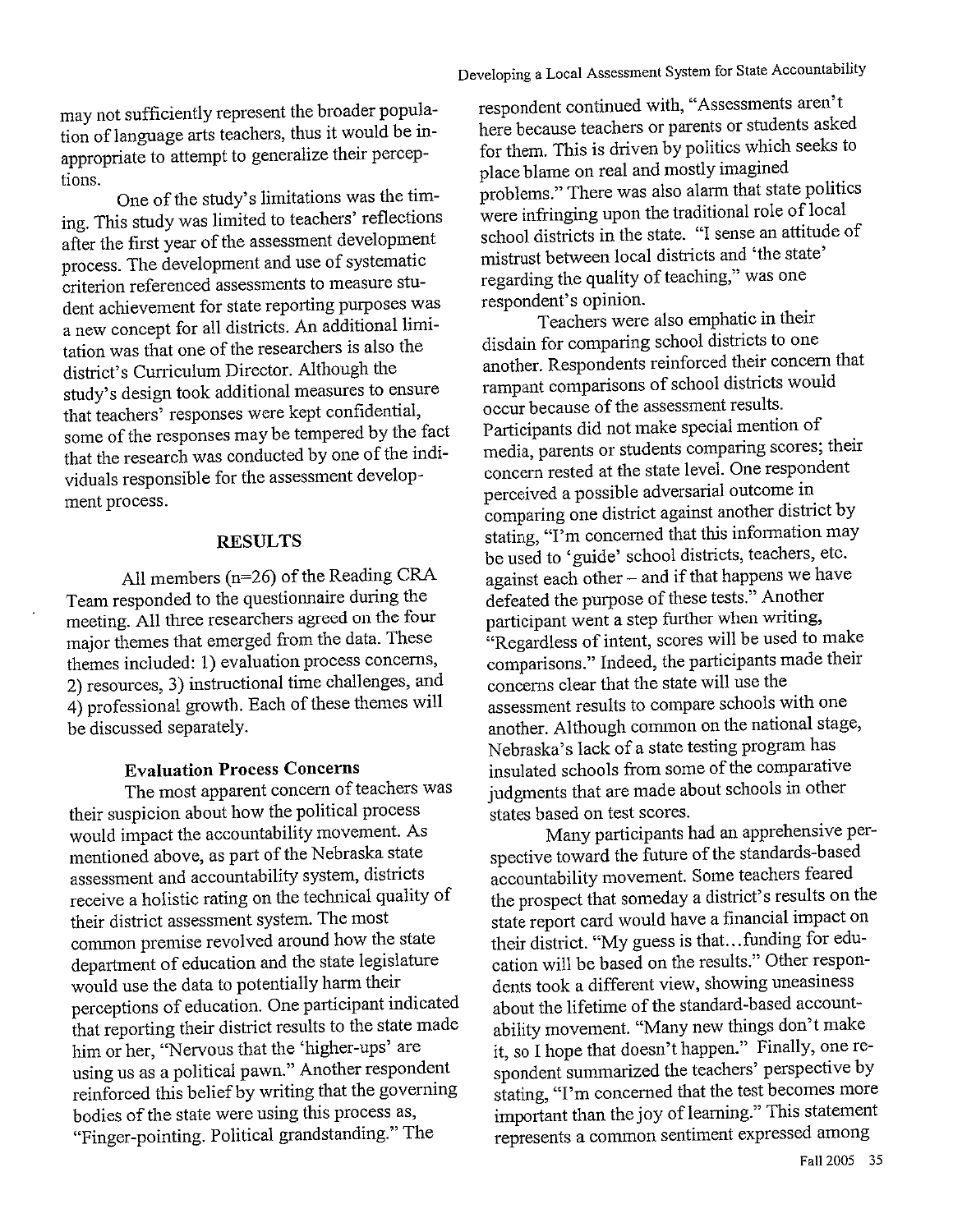educators (even before NCLB); however, it also demonstrates a belief that measuring student performance is not connected to the learning environment. This observation was troubling.

#### **Resources**

Although the Nebraska state assessment and accountability system gives individual school districts the latitude to select or create assessments for each of the state standards at benchmark grade levels in elementary, middle, and high school, teachers were neither educated nor experienced in systematically developing assessments. Because the state department of education did not create a prescriptive model or offer other adaptable examples for the development of these assessments, districts chose different paths to progress on the learning curve. The school district in this study used a regional educational service unit and local resources to create their assessments. The service unit relied heavily on Stiggins (1997) to guide the professional development and operational activities According to respondents, the local district's lack of resources led to additional frustrations for teachers.

An initial hurdle for teachers was obtaining the necessary level of aptitude with technology, specifically word processing and spreadsheet applications. Teachers felt that opportunities for technology training were absent during the year. One respondent wrote, "Teachers needed to be well-trained in the use of technology if they are going to use it effectively." Another source of contention for teachers was the difficulty in finding compatibility among software programs used in various buildings throughout the district, "Technology was the most difficult part of the process. I lacked the knowledge needed to create spreadsheets, etc. Computers, when we were working, did not coincide with one another and with the many problems, we lost material and spent many hours re-doing it." Another aspect of the technological requirements related to the assistance they received from district personnel. One participant wrote, "On the days when there wasn't any help, we accomplished very little." However, not all teachers struggled with technology. Some were generally pleased with the technology available to teachers. One respondent

wrote, "The district already had the technology necessary to assist in the process." Obviously, technology was one resource that caused conflict for some teachers.

Another focal point for the teachers was the training necessary to write good assessments. One teacher recommended, "[I] needed more direction in how to develop assessments. As a teacher who has to develop tests for English 11 students,<sup>2</sup> I received no prior training about how to develop criterion referenced assessment tests. This meant a lot of hit and miss work before the actual tests were completed." Other teachers wondered about the quality of their assessments prior to the actual administration, "I would have liked a critiquing process to review the assessments before I gave them to students." Another respondent reflected on the perceived lack of guidelines by simply stating, "We had to start from scratch." Although teachers struggled with the development process, they were complimentary of the regional educational service units. One participant wrote, "We had a group of people from the service unit that has helped us tremendously." Respondents' reflections upon their experience suggest the need for additional knowledge prior to development of assessments.

The largest source of frustration for teachers was their lack of time to develop, administer, and internally evaluate the assessments. All teachers mentioned the challenge of finishing the many tasks associated with developing assessments in a timely fashion. As one teacher stated, "You will give more hours to developing tests and then after you pilot you will have more revisions to make to the test." Other respondents reiterated this claim, but pointed to a specific time period, "More time needs to be provided in the development stage for teachers." Another educator coupled teaching English with that of developing her assessments when stating, "Teaching English is simply very time-consuming. So is writing criterion referenced assessments."

Teachers were adamant in their need for additional time to develop, implement, and revise assessments. The challenges of working with teachers who struggle with technology and the education necessary to write good assessments are a concern for teachers, but the issue of time appears to reign supreme. As one respondent wrote,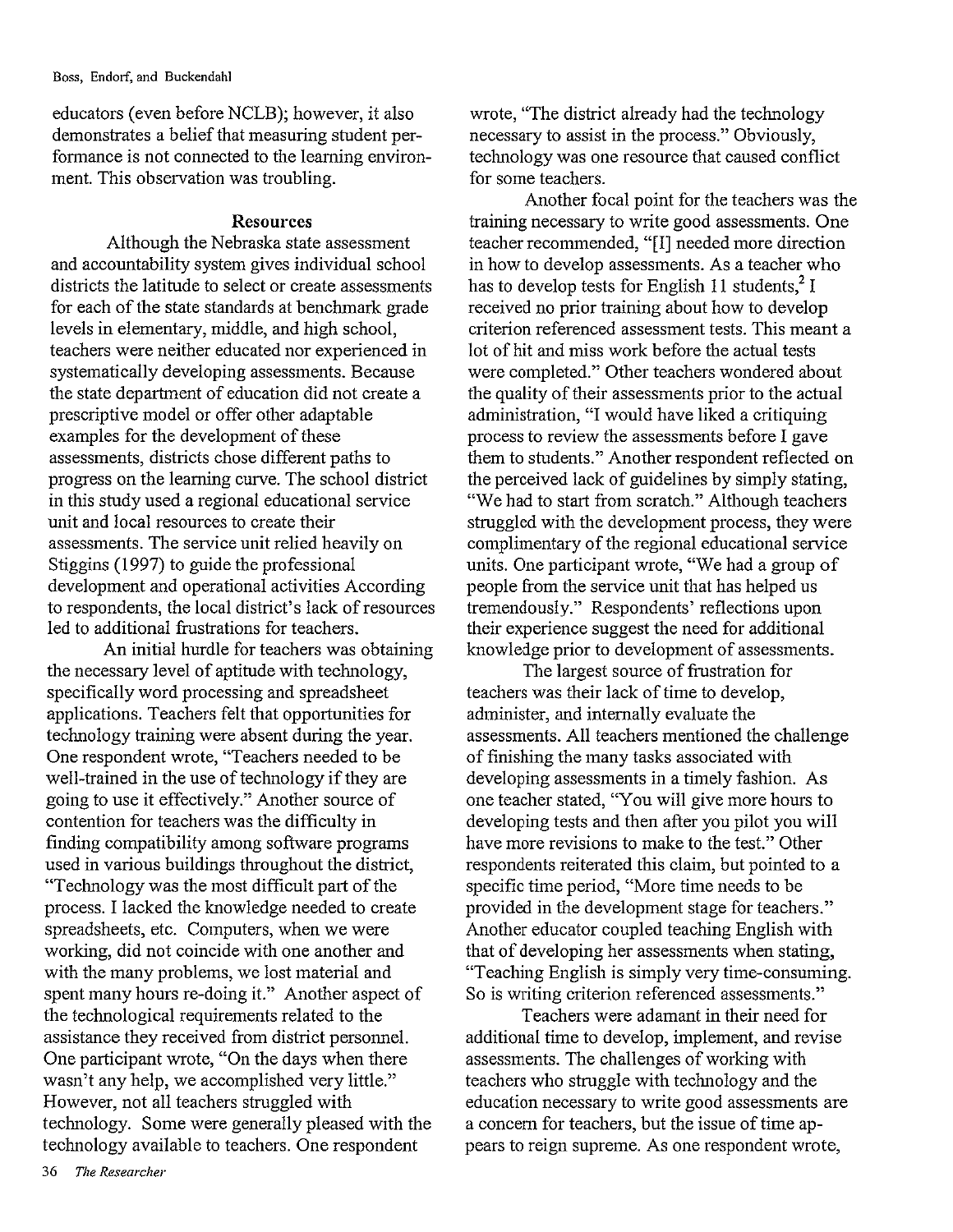"Never forget - this process takes a toll on all involved."

# **Instructional Time Challenges**

A third theme that emerged from the teachers' responses was the perception that instructional time needed to be reduced to allow for the addition of further testing. Teachers approached this theme from three different perspectives: struggles in the past year, the rearrangement of their teaching objectives, and worries regarding the future.

Respondents displayed contempt for the amount of class time devoted to testing in the academic year. One participant stated, "I've had to cut several things to fit the testing in." Another participant reiterated the argument by writing, "We stopped' more frequently to do these formal assessments." Teachers chose to sacrifice learning activities used in the past to meet the requirements of the district's assessments. One teacher wrote, "Teachers gave students independent work to free teachers to test. This led to lots of lost instruction/ learning time." This also suggests a perception that learning could not occur unless the teacher was leading it. Students also noticed the change in teaching and learning, according to some respondents. "Students started to get tired of taking these tests and verbally complained," wrote one person.

Teachers shuffled their prior schedule of instruction to massage the assessments into the curriculum. The result was a modification of the scope and sequence of the curriculum. "During the first semester the amount of material was reduced considerably because of the criterion referenced assessment process," wrote one teacher. Another respondent wrote more explicitly about the lessons that were lost to the accountability requirements. "We had to use a lot of Accelerated Reader [individual computerized reading testing] time to do the criterion referenced assessments tasks. This is compromising one of the goals that standards are trying to measure—reading level and comprehension." Others focused displeasure with the perceived interference criterion referenced assessments created in teaching and learning. "In order to meet the test dates I was continually adjusting my goals and lesson plans. At times the test restraints affected the flow of teaching and disrupted the continuity of lessons." Clearly,

teachers demonstrated contempt for the interruptions caused by the criterion referenced assessments.

Teachers viewed the future of teaching and learning in their classroom with a cynical undertone. "I'm concerned [with] what's going to happen as we add the other criterion referenced assessments (mathematics, science, social studies)," one individual wrote. "This will mean lots of assessing, and too much time taken away from learning." The writer continued, "This is going against everything we've spent the last couple of years trying to build: multiple intelligences, integration, modes of learning, and brain research. The standards are starting to drive everything we do." Other writers' opinions resonated with the same belief that the accountability movement is leading to the concession of additional instruction time in the future. "We are trying to teach stuff too quickly, instead of teaching a few things to a high degree of mastery," wrote a respondent. Clearly, teachers viewed the incorporation of district assessments as another mandate that compromises the time they spend educating students.

### **Professional Growth**

Teachers wrote candidly about their concerns with the accountability movement and their suspicion of how the state would use their local information. Intermixed with their concerns about the state, the lack of resources provided to them, and the loss of instructional time, was a sense of fulfillment in completing an enormous task. Respondents wrote proudly about their increased understanding of curriculum, instruction, and assessment. The rich professional dialogue and collegiality the teachers experienced through the challenges of developing assessments were unifying factors.

Teachers became more knowledgeable about curriculum, instruction and assessment in the past year. One individual focused on newfound curricular knowledge by stating, "I feel I have a better understanding of what our grade level curriculum is." Another respondent concentrated on a positive twist that entered their classroom, "Now there is a new dimension to the class that holds students and teachers more accountable for information and test taking skills that had not been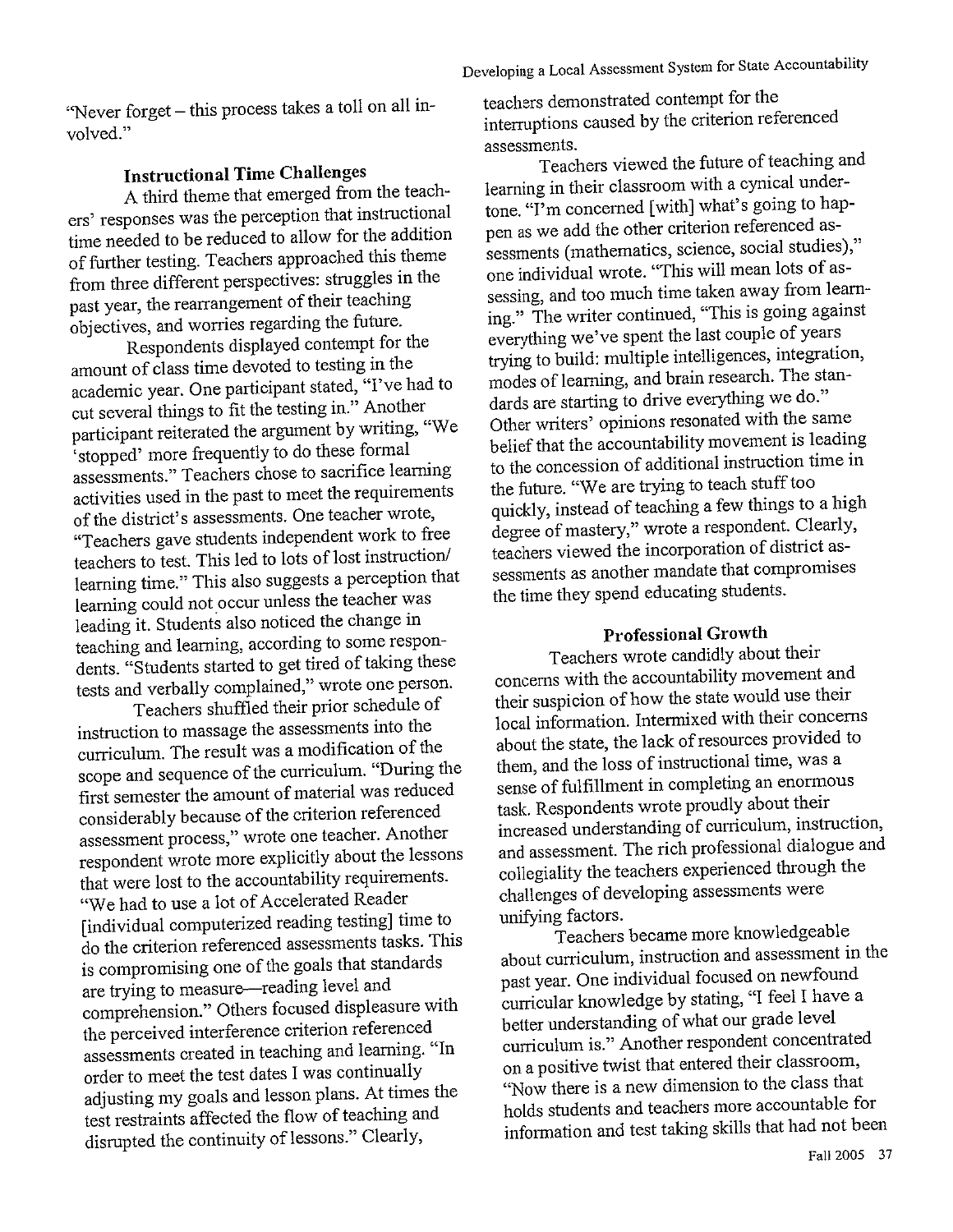#### Boss, Endorf, and Buckendahl

present." A third person mentioned that the process made them, "...more aware of my curriculum—always thinking about aligning to the standards." The respondent turned to assessment when continuing, "It made me more aware of how effective my lessons were—did the test [scores] plot out as I figured or was there more teaching needed?" Using the assessment results to impact instruction grabbed another teacher's attention when she wrote, "I realized kids didn't know things I thought they should have. I also have implemented a few more structured activities to do this."

In addition to curriculum, instruction and assessment changes, teachers wrote about the rich professional dialogue that transpired throughout the year. One teacher noticed an atmosphere of teamwork throughout the assessment development process when writing, "I feel we have a good foundation of skills developed to help students achieve." Other respondents gained insight from conversations with colleagues. One educator wrote of an experience during the assessment development process that, "...enabled me to talk with another district teacher about how they taught the curriculum." Finally, a connection between curriculum, instruction and assessment and professional dialogue occurred when one participant stated, "Many different styles of teaching have come up from discussing and brainstorming with different teachers." Although the road was long and winding, teachers appreciated the opportunity to professionally discuss educational issues with their colleagues.

Some teachers felt this long process created a paradigm shift in their outlook of assessment. One educator wrote, "I learned that less is more, and that focusing on a few important skills, practicing those skills until students learn them, and then testing students worked." A second participant reinforced this claim by stating that assessments, "...don't have to be long and hard to write in order to assess." Another professional growth opportunity occurred that supported good teaching practices. One respondent wrote, "These test results told me what I knew in my 'gut' and reinforced that belief." The respondent added, "I do believe I have grown as a professional." However, most respondents wrote with tempered enthusiasm

for assessments, though. Instead, teachers focused on the utter importance of teaching and learning. As one teacher wrote, "...student assessment is crucial, however, I do not think it should be the focal point of education. Learning should be." Teachers in this district underwent a strenuous process, but one which facilitated a deeper understanding of being a professional educator.

### **DISCUSSION**

Language arts teachers across Nebraska underwent a tremendous change in the past three years. From aligning curriculum to the state content standards to developing, implementing, and administering assessments to measure those standards, the role of language arts teachers in the state changed.

Noteworthy across the themes was the general feeling of frustration that the teachers expressed about the process in which they engaged. Many of the comments elicited and describe above suggest that the staff and assessment development processes could have been handled more efficiently. Although much of the responsibility for this trauma was ascribed to the state's department of education, local administrators were also included in their displeasure because they were responsible for the local decisions that guided them through the process. There was a perception among the teachers the rules regarding the assessment and accountability process changed midstream. Teachers were glad that this phase of the ordeal was over and did not want to go through it again. It will be interesting to learn if these teachers' attitudes on the process are similar to those who experience initial change/learning processes in general or if they believe that they will not periodically revisit their curriculum, instruction, and assessment strategies because they are "done". Politically, the teachers were fearful that this first round of state assessment and accountability would lead to further mandates and higher expectations for teachers.

These teachers also felt overburdened by their professional lives. They struggled to meet their personal expectations in the classroom because of the immense commitment revolving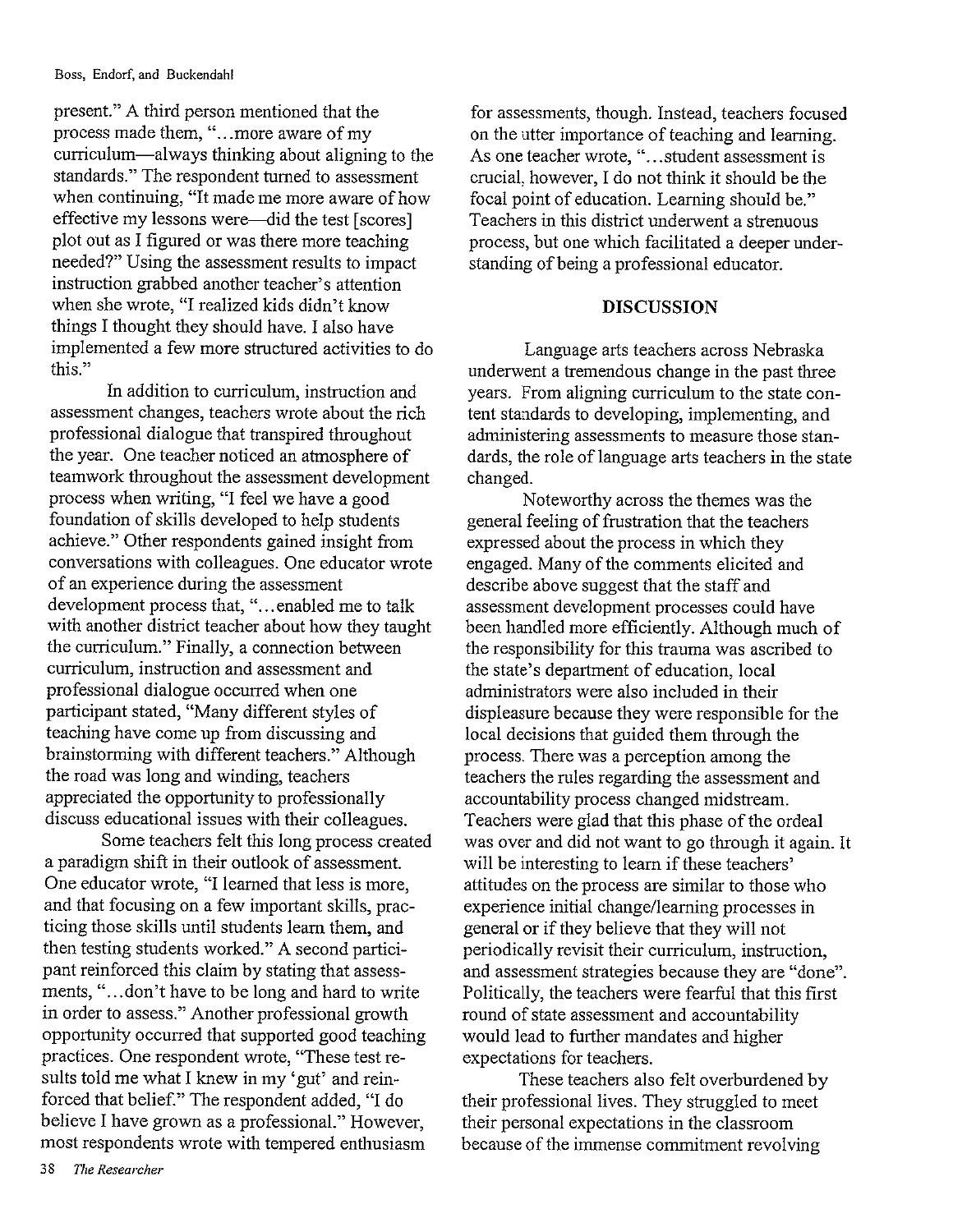around state standards and accountability. Regarding the instructional challenge theme, teachers felt like they forfeited their philosophy of education in order to jump through hoops created by the state department of education. Furthermore, these language arts teachers believed that the integration of the district's criterion referenced assessments created unnecessary upheaval in their classrooms. The same scope and sequence that many teachers followed for a number of years was upset by the many assessments that now have to be infused into instruction, and teachers did not like this change. However, the process forced them to critically examine their curriculum and challenged past practices that may have become stale.

Within the resources theme, there were greater concerns expressed by elementary language arts teachers as opposed to the middle level teachers and high school teachers. The elementary teachers' comments suggested a greater struggle with technology. In further exploration of this difference, the researchers discovered that within this district, the middle and high school levels received recent upgrades in technology that had not yet extended to the elementary level. An additional explanation is that for the elementary level, the assessment development process appears to be continuous because they will also be developing the assessments for mathematics, science, and social studies in subsequent years. At the middle and high school levels, teachers tend to specialize within their content area.

There were positive elements within the professional development theme as teachers expressed a better understanding of the connection between assessment and instruction. As a result of the development and subsequent implementation of district assessments, teachers in the district also learned much about merging accountability and school improvement. In a state model that relies on locally selected and/or developed assessments, the state requirements become the district (or perhaps even classroom) requirements, allowing teachers more immediate access to information for the improvement of instruction. Under this scenario, state assessments, district assessments, or classroom assessments should not be mutually exclusive; assessment is then based on individual student learn-

ing and proximate to instruction. The possible dual use of district assessments for targeting both improved instruction and accountability reporting also has the potential to decrease additional, redundant layers of testing.

## **CONCLUSIONS**

Although the purpose of this study was not to generalize the results beyond this district, other school districts, or perhaps states, may benefit from the perceptions that teachers in this district expressed. A critical component of any new system is professional development opportunities. In education we are typically very concerned about providing students adequate time and opportunities to learn prior to being held responsible for that learning. State and federal policymakers should extend that concern to reform efforts that require meaningful professional development. Many of the comments made by the teachers in this district demonstrated a limited understanding of assessment literacy. Until these skills become part of pre-service educational requirements, we cannot expect to train teachers once they are in the classroom. There is likely a perception that if the skills were important, they would have been in their undergraduate (or sometime graduate programs). Once teachers have opportunities to develop basic assessment literacy skills, it is appropriate to push them to the next level of understanding to help them see the connections among the curricular, instructional, and assessment activities they are responsible for in their classrooms. This is a nontrivial goal.

Given the uncharted waters into which districts are sailing with Nebraska's state assessment and accountability system, a follow-up study of the teachers that develop and implement the mathematics assessments in the current school year would provide comparative data about perceptions of the assessment process. It would also be appropriate to examine these same teachers' perceptions after additional opportunities to develop their skills.

Because this study focused on a single district, other researchers are encouraged to examine these questions in their own districts or states. This research is also needed for districts in other states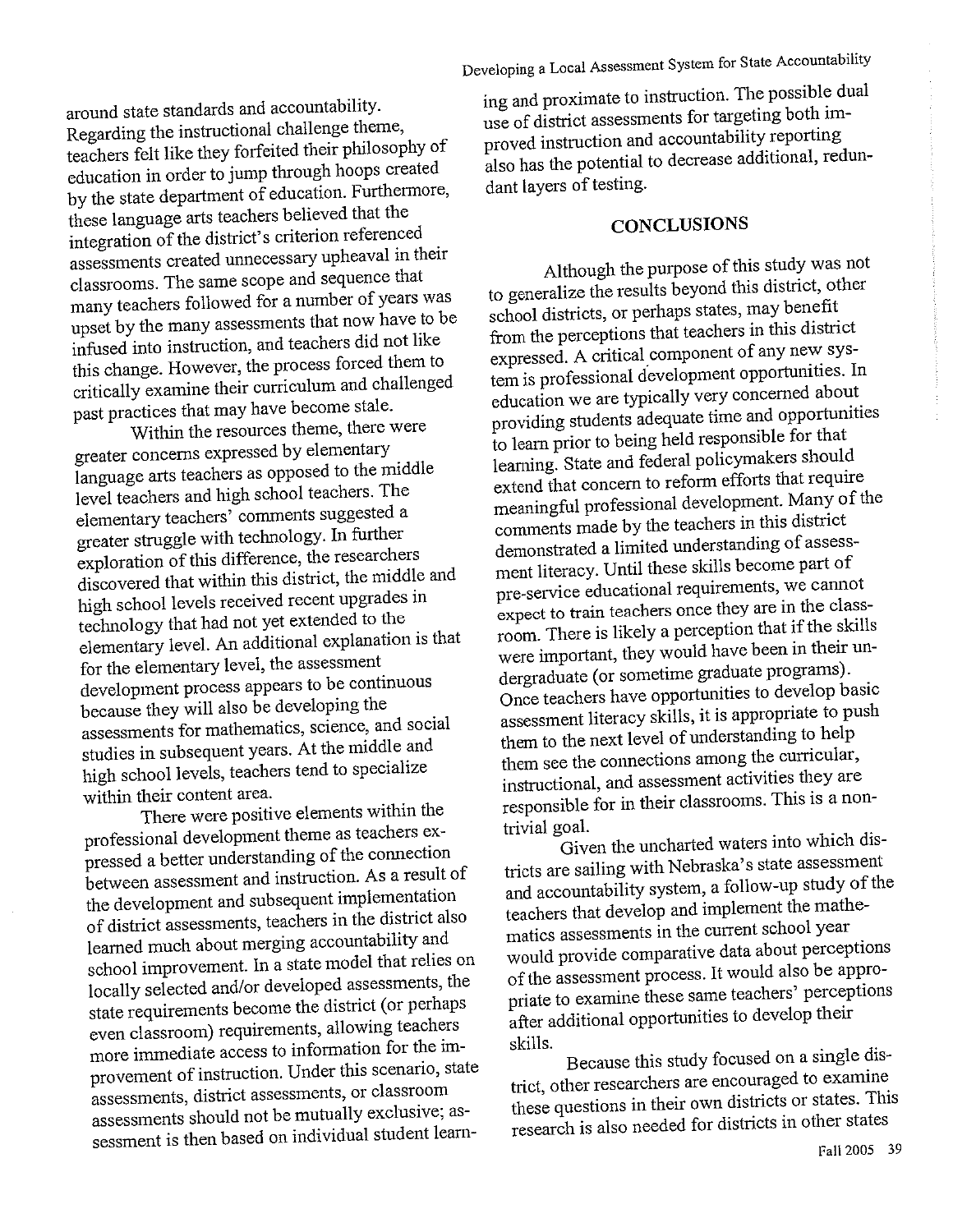that have considered varying levels of locally developed assessments as part of the state assessment and accountability system (e.g., Maine, Vermont) to discover whether teachers' experiences are comparable. It is unknown whether teachers from other states would have similar perceptions about developing assessments because this assessment and accountability model is still unique nationally. The use of locally developed assessments to inform state accountability is just beginning and the body of knowledge must grow if more states undertake the process.

<sup>1</sup> The authors would like to acknowledge Amy Roberts and the three anonymous reviewers who provided excellent feedback on an earlier version of this article.

<sup>2</sup> Students enrolled in the  $11<sup>th</sup>$  grade English course in the district.

### **REFERENCES**

- American Educational Research Association, American Psychological Association, & National Council on Measurement in Education, (1999). Standards for educational and psychological testing. Washington, DC: American Psychological Association.
- Black, P. & William, D. (1998). Assessment and classroom learning. Assessment in Education,  $5(1), 7-73.$
- Black, P., Harrison, C., Lee, C., Marshall, B., & Wiliam, D. (2004). Working inside the black box: Assessment for learning in the classroom. Phi Delta Kappan, 86(1), 9-21.
- Buckendahl, C. W., Plake, B. S., & Impara, J. C. (2004). A strategy for evaluating district developed assessments for state accountability. Educational Measurement: Issues and Practice, 23(2), 17-25.
- Buckendahl, C. W., Impara, J. C. & Plake, B. S. (2002). District accountability without a state assessment: A proposed model. Educational Measurement: Issues and Practice, 21(4), 6-16.
- Creswell, J. W. (1998). Qualitative inquiry and research design: Choosing among five traditions. Thousand Oaks, CA: SAGE Publica-

tions, Inc.

- Diaz, M. E. (2001). Will reform based on standards and assessment make a difference in the 21<sup>st</sup> century? Mid-Western Educational Researcher, 14(1), 22-27.
- Lane, S., Parke, C. S. & Stone, C. A. (2003). The impact of a state performance-based assessment and accountability program on mathematics instruction and student learning: Evidence from survey data and school performance. Educational Assessment, 8(4), 279-315.
- Miles, M. B. & Huberman, A. M. (1994). Qualitative data analysis: An expanded sourcebook  $(2^{nd}$  ed.). Thousand Oaks, CA: SAGE Publications, Inc.
- Plake, B. S., Impara, J. C., & Buckendahl, C. W. (2004). Technical quality criteria for evaluating district assessment portfolios used in the Nebraska STARS. Educational Measurement: Issues and Practice, 23(2), 12-16.
- Popham, W. J. (1994). The instructional consequences of criterion-referenced clarity. Educational Measurement: Issues and Practices, 13  $(2)$ , 15-18, 30.
- Popham, W. J. (1999). Where large-scale assessment is heading and why it shouldn't. Educational Measurement: Issues and Practices, 18  $(3), 13-17.$
- Roschewski, P. (2004). History and background of Nebraska's school-based teacher led assessment and reporting system (STARS). Educational Measurement: Issues and Practice, 23  $(2), 9-11.$
- Roschewski, P. with Chris Gallagher & Jody Isernhagen (2001). Nebraskans reach for the STARS. Phi Delta Kappan, 82(4), 611-615.
- Rose, L. C. & Gallup, A. M. (2004). The 36<sup>th</sup> Annual Phi Delta Kappa/Gallup Poll of the Public's Attitudes Toward the Public Schools. Phi Delta Kappan, 86(1), 41-58.
- Shepard, L. A. (2000). The role of assessment in a learning culture. Educational Researcher, 29  $(7), 4-14.$
- Stiggins, R. J. (1997). Student-centered classroom assessment (2<sup>nd</sup> ed.). Upper Saddle River, NJ: Prentice-Hall, Inc.
- Stiggins, R. J. (1999). Evaluating classroom assessment training in teacher education pro-